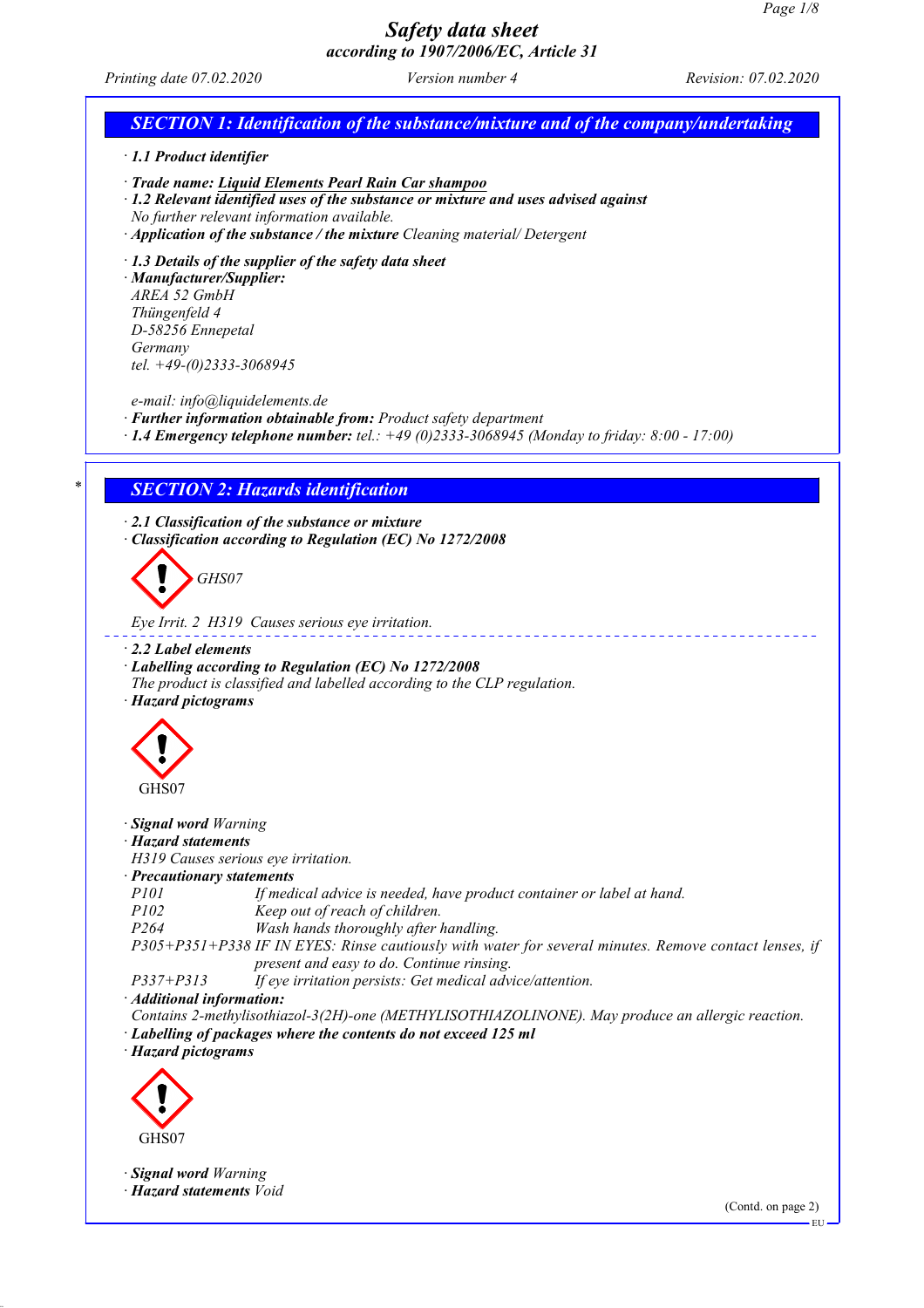*Printing date 07.02.2020 Version number 4 Revision: 07.02.2020*

#### *Trade name: Liquid Elements Pearl Rain Car shampoo*

(Contd. of page 1)

*· Precautionary statements*

*P101 If medical advice is needed, have product container or label at hand.*

*P102 Keep out of reach of children.*

*· Additional information*

*Contains 2-Methyl-2H-isothiazol-3-on (METHYLISOTHIAZOLINONE). May produce an allergic reaction.*

*· 2.3 Other hazards*

### *· Results of PBT and vPvB assessment*

*· PBT:*

*The product does not contain any PBT (PBT: persistent, bioaccumulative, toxic) substance or does not fulfil criteria for PBT according to annex XIII of regulation (EC) 1907/2006 (< 0,1 %).*

*· vPvB:*

*The product does not contain any vPvB (vPvB: very persistent, very bioaccumulative) substance or does not fulfil criteria for vPvB according to annex XIII of regulation (EC) 1907/2006 (< 0,1 %).*

## *\* SECTION 3: Composition/information on ingredients*

#### *· 3.2 Mixtures*

*· Description: Cleansing agent*

| · Dangerous components:                                                                                                                                    |                                                                                                                                                                                                                                                                                                                                      |             |                   |
|------------------------------------------------------------------------------------------------------------------------------------------------------------|--------------------------------------------------------------------------------------------------------------------------------------------------------------------------------------------------------------------------------------------------------------------------------------------------------------------------------------|-------------|-------------------|
| CAS: 147170-44-3<br>EC number: 931-333-8<br>Reg.nr.: 01-2119489410-39                                                                                      | 1-Propanaminium, 3-amino-N-(carboxymethyl)-N,N-<br>dimethyl-, $N-(C8-18$ and $C18$ -unsatd. acyl) derivs., inner<br>salts<br>$\diamondsuit$ Eye Dam. 1, H318<br>Áquatic Chronic 3, H412                                                                                                                                              | $1 - 5\%$   |                   |
| CAS: 68891-38-3<br>NLP: 500-234-8<br>Reg.nr.: 01-2119488639-16                                                                                             | Alcohols, C12-14, ethoxylated, sulfates, sodium salts<br>$\Leftrightarrow$ Eye Dam. 1, H318<br>$\diamond$ Skin Irrit. 2, H315<br>Áquatic Chronic 3, H412                                                                                                                                                                             | $1 - 5\%$   |                   |
| $CAS: 56-81-5$<br>EINECS: 200-289-5<br>Reg.nr.: 01-2119471987-18                                                                                           | glycerol                                                                                                                                                                                                                                                                                                                             | $1 - 2.5\%$ |                   |
| $CAS: 2682-20-4$<br>EINECS: 220-239-6<br>Index number: 613-326-00-9<br>Reg.nr.: 01-2120764690-50                                                           | 2 - m e t h y l i s o t h i a z o l - 3 (2 H) - o n e 0.00015-<0.0015%<br>(METHYLISOTHIAZOLINONE)<br>Acute Tox. 3, H301; Acute Tox. 3, H311; Acute Tox.<br>2. H330<br>Skin Corr. 1B, H314; Eye Dam. 1, H318<br>$\bigotimes$ Aquatic Acute 1, H400 (M=10); Aquatic Chronic 1,<br>$H410(M=1)$<br>$\Leftrightarrow$ Skin Sens. 1A, H317 |             |                   |
| $\cdot$ Regulation (EC) No 648/2004 on detergents / Labelling for contents                                                                                 |                                                                                                                                                                                                                                                                                                                                      |             |                   |
| amphoteric surfactants, anionic surfactants, non-ionic surfactants                                                                                         |                                                                                                                                                                                                                                                                                                                                      |             | $\overline{<}5\%$ |
| perfumes, preservation agents (PHENOXYETHANOL, BUTYLBENZISOTHIAZOLINONE,<br>BENZISOTHIAZOLINONE, METHYLISOTHIAZOLINONE, LAURYLAMINE<br>DIPROPYLENEDIAMINE) |                                                                                                                                                                                                                                                                                                                                      |             |                   |

*· Additional information: For the wording of the listed hazard phrases refer to section 16.*

## *SECTION 4: First aid measures*

*· 4.1 Description of first aid measures*

*· General information: If symptoms persist consult doctor.*

*· After inhalation: Fresh air. If pain persists, get medical attention.*

*· After skin contact:*

*Immediately wash with water and soap and rinse thoroughly.*

*If skin irritation continues, consult a doctor.*

(Contd. on page 3)

EU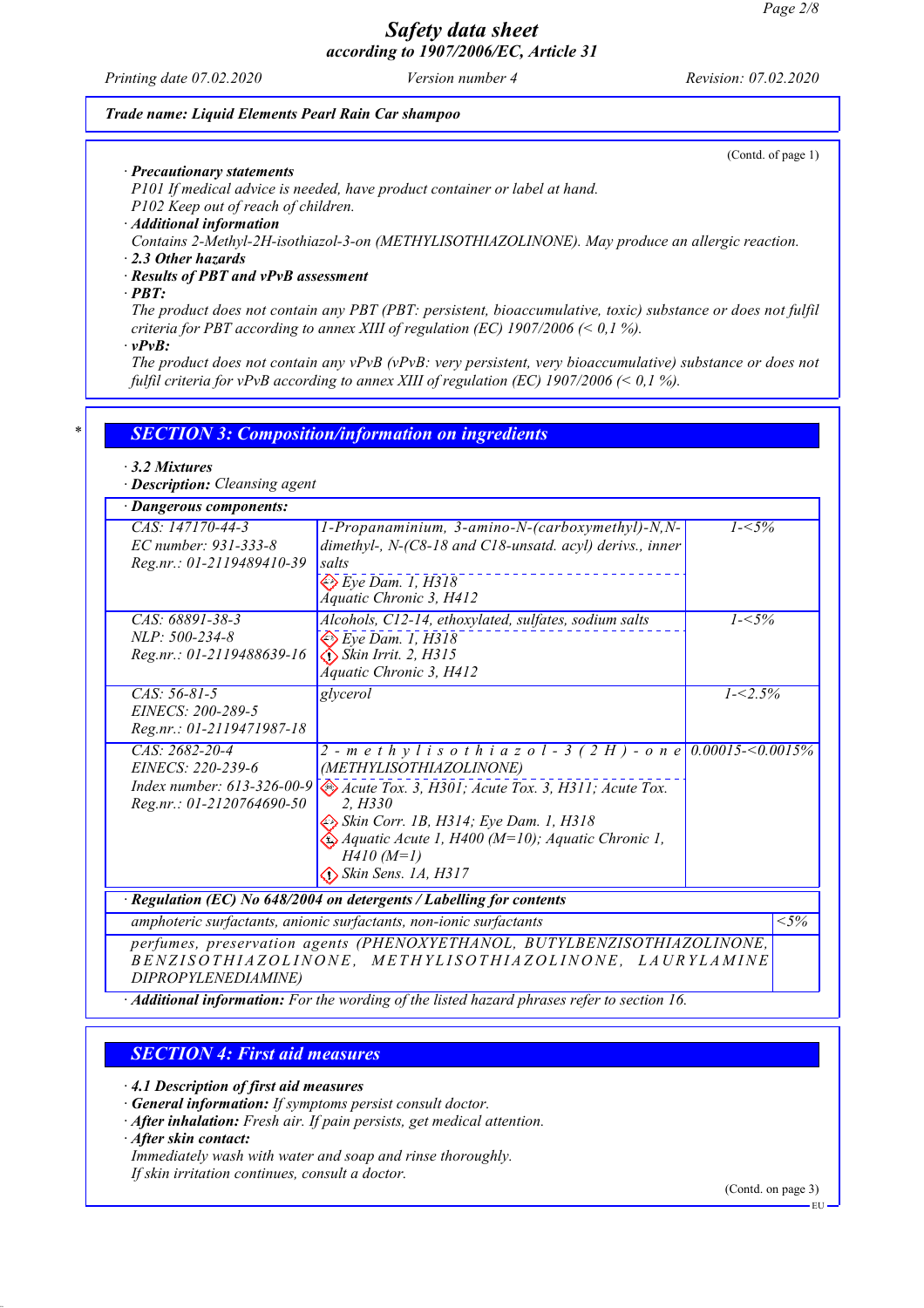*Printing date 07.02.2020 Version number 4 Revision: 07.02.2020*

(Contd. of page 2)

### *Trade name: Liquid Elements Pearl Rain Car shampoo*

*· After eye contact:*

*Immediately flush eyes with plenty of water with lids lifted. If symptons persist, seek medical advice.*

*· After swallowing:*

*Rinse out mouth and drink plenty of water.*

*Do not induce vomiting; call for medical help immediately.*

- *· 4.2 Most important symptoms and effects, both acute and delayed No further relevant information available.*
- *· 4.3 Indication of any immediate medical attention and special treatment needed*

*No further relevant information available.*

## *SECTION 5: Firefighting measures*

- *· 5.1 Extinguishing media*
- *· Suitable extinguishing agents:*
- *CO2, powder or water spray. Fight larger fires with water spray or alcohol resistant foam. Use fire extinguishing methods suitable to surrounding conditions.*
- *· For safety reasons unsuitable extinguishing agents: Full water jet*
- *· 5.2 Special hazards arising from the substance or mixture In case of fire, the following can be released: Carbon monoxide (CO)*

*· 5.3 Advice for firefighters*

*· Protective equipment:*

*Do not inhale explosion gases or combustion gases.*

*Mouth respiratory protective device.*

*· Additional information*

*Dispose of fire debris and contaminated fire fighting water in accordance with official regulations.*

## *SECTION 6: Accidental release measures*

*· 6.1 Personal precautions, protective equipment and emergency procedures Wear protective clothing.*

*Product forms slippery surface when combined with water.*

- *· 6.2 Environmental precautions:*
- *Do not allow to enter sewers/ surface or ground water.*

*Inform respective authorities in case of seepage into water course or sewage system.*

*· 6.3 Methods and material for containment and cleaning up:*

*Absorb with liquid-binding material (sand, diatomite, acid binders, universal binders, sawdust). Dispose contaminated material as waste according to item 13.*

- *· 6.4 Reference to other sections*
- *No dangerous substances are released.*

*See Section 7 for information on safe handling.*

*See Section 8 for information on personal protection equipment.*

*See Section 13 for disposal information.*

# *SECTION 7: Handling and storage*

*· 7.1 Precautions for safe handling*

*Observe the usual precautionary measures for handling chemicals. Avoid contact with eyes.*

*· Information about fire - and explosion protection: The product is not flammable.*

*· 7.2 Conditions for safe storage, including any incompatibilities*

*· Storage:*

- *· Requirements to be met by storerooms and receptacles: No special requirements.*
- *· Information about storage in one common storage facility: Not required.*
- *· Further information about storage conditions: Protect from frost.*

(Contd. on page 4)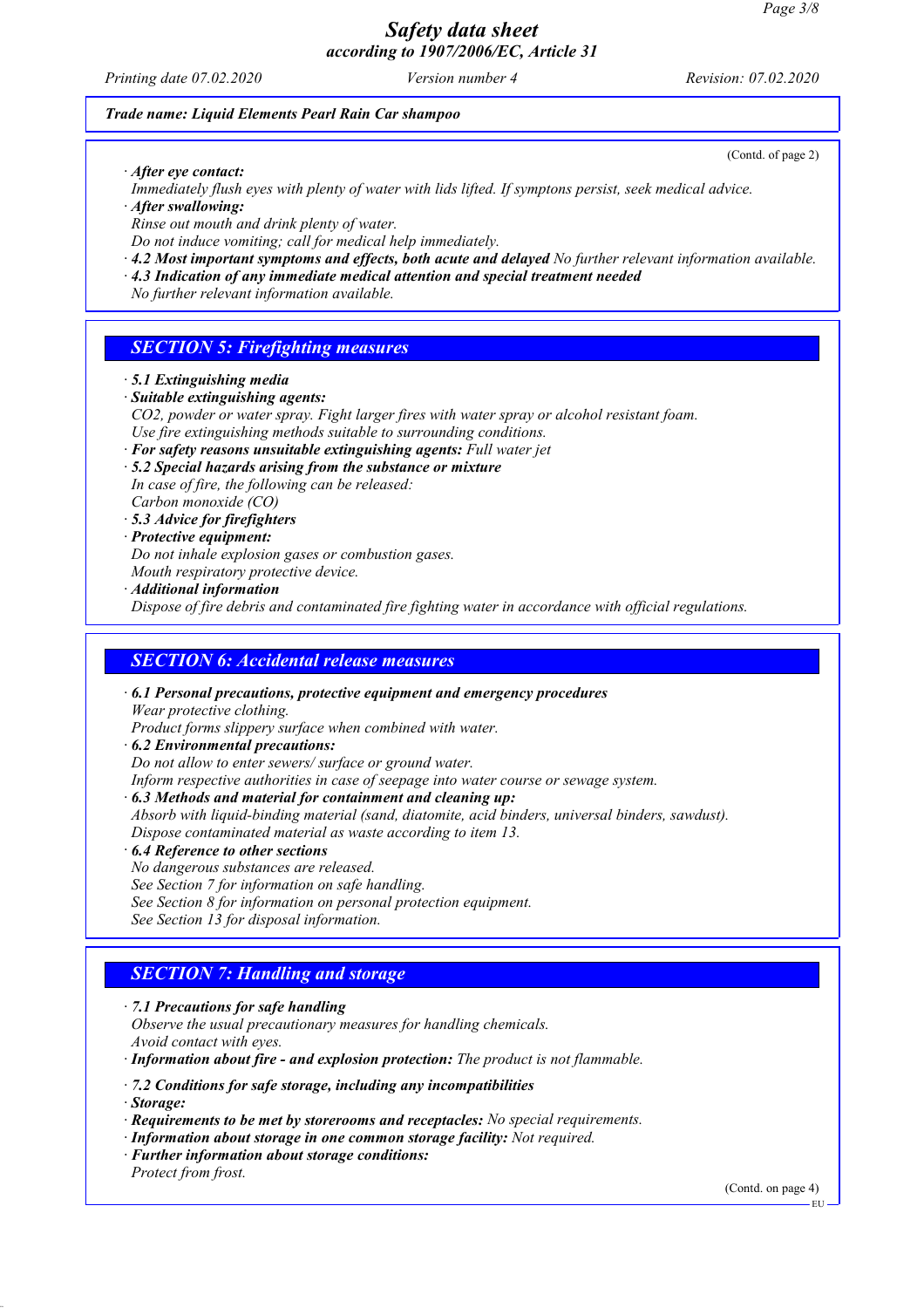*Printing date 07.02.2020 Version number 4 Revision: 07.02.2020*

#### *Trade name: Liquid Elements Pearl Rain Car shampoo*

(Contd. of page 3)

*Store in dry conditions at 10 - 25 °C.*

*· Storage class: 10 - 13 (Germany)*

*· 7.3 Specific end use(s) No further relevant information available.*

## *SECTION 8: Exposure controls/personal protection*

*· Additional information about design of technical facilities: No further data; see item 7.*

#### *· 8.1 Control parameters*

*· Ingredients with limit values that require monitoring at the workplace:*

*The product does not contain any relevant quantities of materials with critical values that have to be monitored at the workplace.*

*· Additional information: The lists valid during the making were used as basis.*

#### *· 8.2 Exposure controls*

- *· Personal protective equipment:*
- *· General protective and hygienic measures:*
- *Avoid contact with the eyes.*

*Avoid close or long term contact with the skin.*

*Wash hands before breaks and at the end of work.*

- *· Respiratory protection: Not required.*
- *· Protection of hands:*

*The glove material has to be impermeable and resistant to the product/ the substance/ the preparation. Selection of the glove material on consideration of the penetration times, rates of diffusion and the degradation*

*Protective gloves according EN 374.*

*Check the permeability prior to each anewed use of the glove.*

*· Material of gloves*

*Butyl rubber, BR*

*Recommended thickness of the material:* ≥ *0.5 mm*

*Penetration time:* ≥ *480 minutes (Permeation according to EN 374 Prt 3: Level 6)*

*The selection of the suitable gloves does not only depend on the material, but also on further marks of quality and varies from manufacturer to manufacturer. As the product is a preparation of several substances, the resistance of the glove material can not be calculated in advance and has therefore to be checked prior to the application.*

*· Penetration time of glove material*

*The exact break through time has to be found out by the manufacturer of the protective gloves and has to be observed.*

*The determined penetration times according to EN 16523-1:2015 are not performed under practical conditions. Therefore a maximum wearing time, which corresponds to 50% of the penetration time, is recommended.*

*· As protection from splashes gloves made of the following materials are suitable:*

*Nitrile rubber, NBR*

*Recommended thickness of the material:* ≥ *0.1 mm*

*Penetration time:* ≥ *30 minutes (Permeation according to EN 374 Part 3: Level 2)*

*· Eye protection: Safety glasses*

*· Body protection: Protective work clothing*

| <b>General Information</b> | $\cdot$ 9.1 Information on basic physical and chemical properties |  |
|----------------------------|-------------------------------------------------------------------|--|
| $\cdot$ Appearance:        |                                                                   |  |
| Form:                      | Gel                                                               |  |
| Colour:                    | Blue                                                              |  |
| $\cdot$ Odour:             | Characteristic                                                    |  |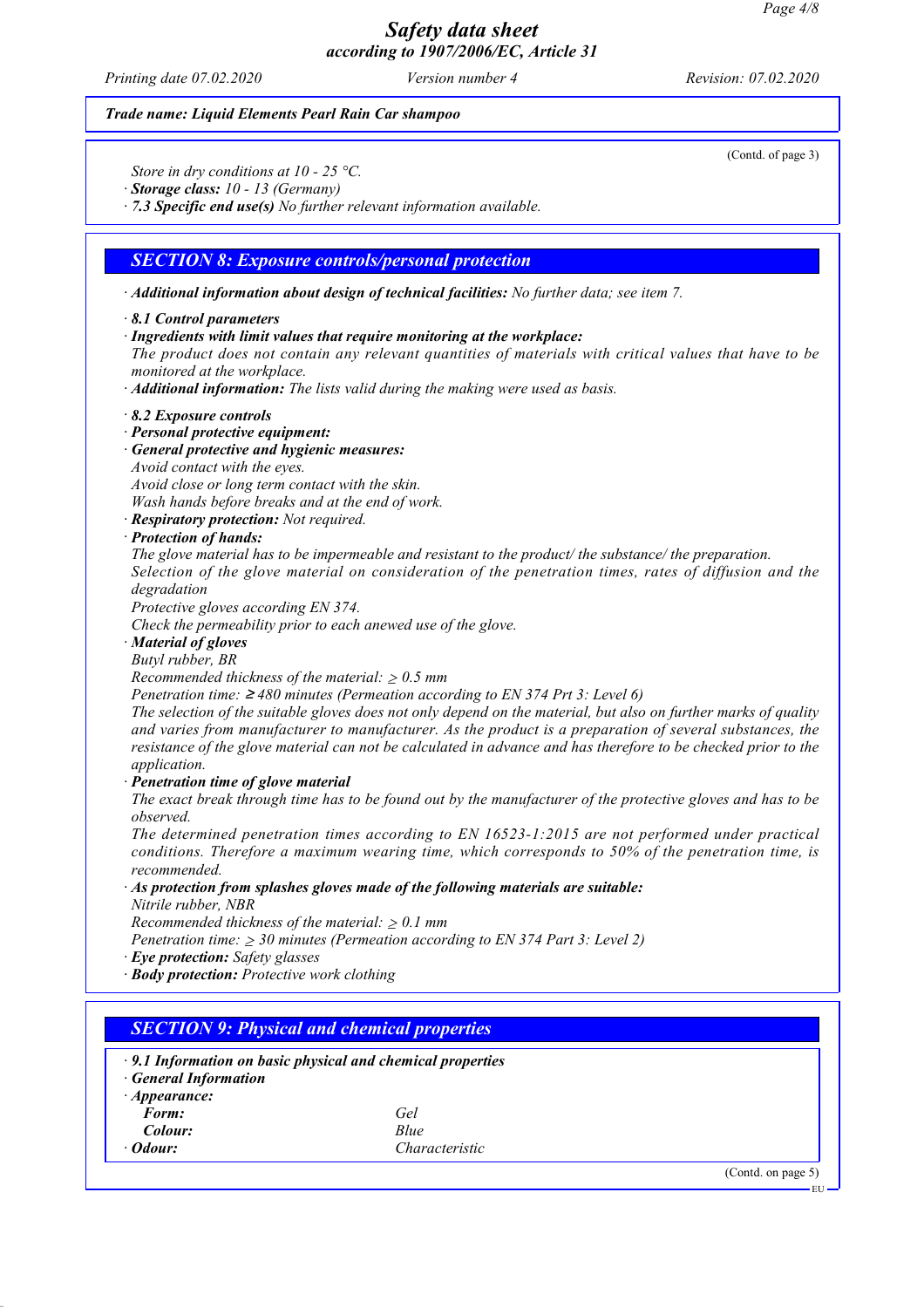*Printing date 07.02.2020 Version number 4 Revision: 07.02.2020*

### *Trade name: Liquid Elements Pearl Rain Car shampoo*

|                                                                                                                    | (Contd. of page 4)                                                                     |
|--------------------------------------------------------------------------------------------------------------------|----------------------------------------------------------------------------------------|
| · Odour threshold:                                                                                                 | Not determined.                                                                        |
| $\cdot$ pH-value at 20 °C:                                                                                         | $5 - 8$                                                                                |
| $\cdot$ Change in condition<br>Melting point/freezing point:<br>Initial boiling point and boiling range: $100 °C$  | Not determined.                                                                        |
| · Flash point:                                                                                                     | >100 °C                                                                                |
| · Flammability (solid, gas):                                                                                       | Not applicable.                                                                        |
| · Decomposition temperature:                                                                                       | Not determined.                                                                        |
| · Auto-ignition temperature:                                                                                       | Product is not selfigniting.                                                           |
| · Explosive properties:                                                                                            | Product does not present an explosion hazard.                                          |
| · Explosion limits:<br>Lower:<br><b>Upper:</b><br>· Oxidising properties                                           | Not determined.<br>Not determined.<br>Not applicable.                                  |
| · Vapour pressure:                                                                                                 | Not determined.                                                                        |
| $\cdot$ Density at 20 °C:<br>$\cdot$ Relative density<br>$\cdot$ <i>Vapour density</i><br>$\cdot$ Evaporation rate | $\sim$ 1.00 g/cm <sup>3</sup><br>Not determined.<br>Not determined.<br>Not determined. |
| · Solubility in / Miscibility with<br>water:                                                                       | Fully miscible.                                                                        |
| · Partition coefficient: n-octanol/water:                                                                          | Not determined.                                                                        |
| · Viscosity:<br>Dynamic at $20^{\circ}$ C:                                                                         | $>$ 3000 mPas<br>Not determined.                                                       |
| Kinematic:                                                                                                         | Not determined.                                                                        |
| · Solvent content:                                                                                                 |                                                                                        |
| <b>Solids content:</b><br>$\cdot$ 9.2 Other information                                                            | $< 10\%$<br>No further relevant information available.                                 |

## *SECTION 10: Stability and reactivity*

- *· 10.1 Reactivity No further relevant information available.*
- *· 10.2 Chemical stability*
- *· Thermal decomposition / conditions to be avoided: No decomposition if used according to specifications.*
- *· 10.3 Possibility of hazardous reactions No dangerous reactions known.*
- *· 10.4 Conditions to avoid Protect from frost.*
- *· 10.5 Incompatible materials: No further relevant information available.*
- *· 10.6 Hazardous decomposition products: No dangerous decomposition products known.*

## *SECTION 11: Toxicological information*

- *· 11.1 Information on toxicological effects*
- *· Acute toxicity Based on available data, the classification criteria are not met.*

(Contd. on page 6)

EU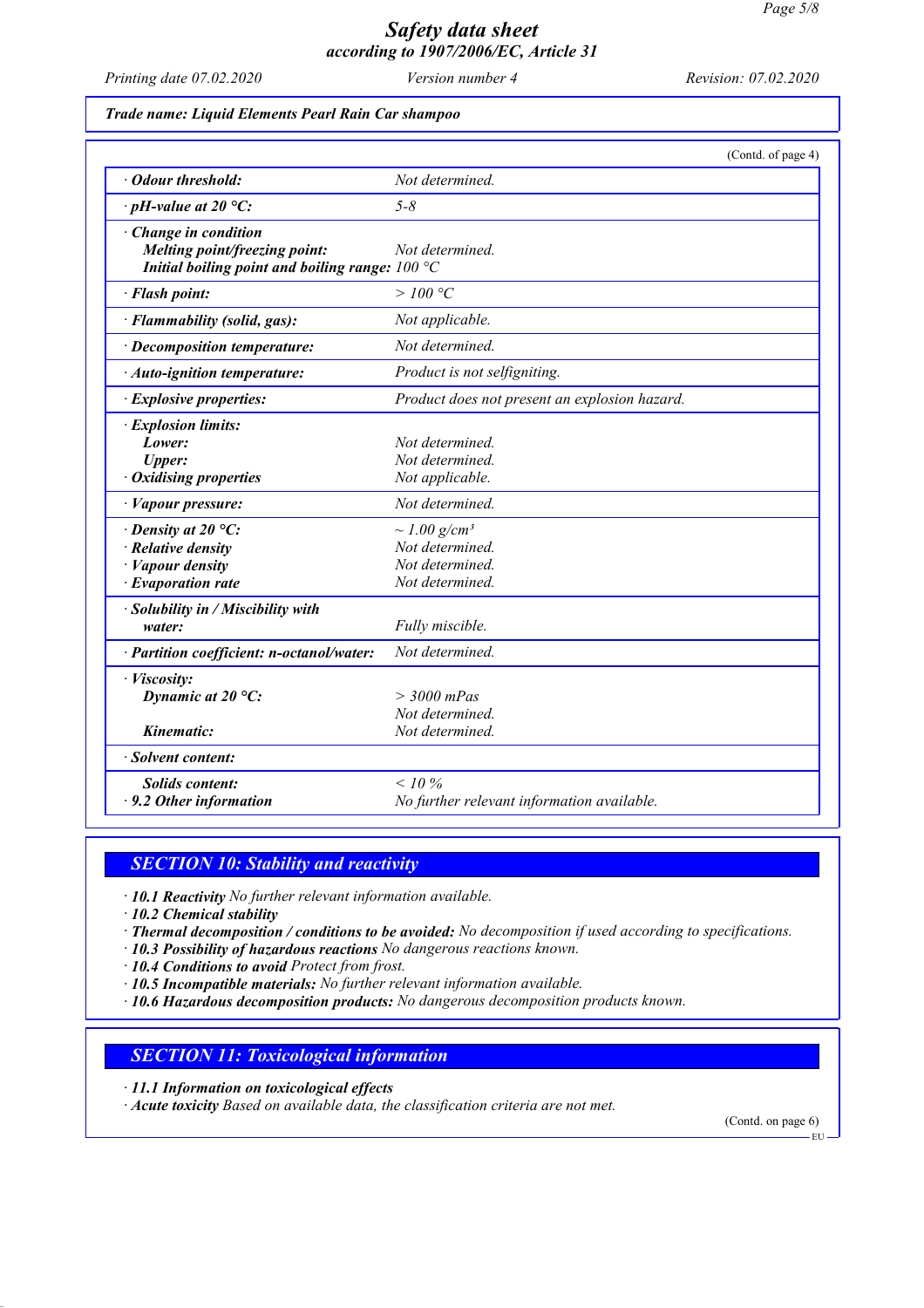*Printing date 07.02.2020 Version number 4 Revision: 07.02.2020*

*Trade name: Liquid Elements Pearl Rain Car shampoo*

| (Contd. of page 5)                                                                                  |  |  |
|-----------------------------------------------------------------------------------------------------|--|--|
| · LD/LC50 values relevant for classification:                                                       |  |  |
| 147170-44-3 1-Propanaminium, 3-amino-N-(carboxymethyl)-N,N-dimethyl-, N-(C8-18 and C18-unsatd.      |  |  |
| acyl) derivs., inner salts                                                                          |  |  |
| LD50 $\ge$ 5,000 mg/kg (rat) (OECD 401)<br>Oral                                                     |  |  |
| Dermal $ LD50  > 2,000$ mg/kg (rat) (OECD 402)                                                      |  |  |
| 68891-38-3 Alcohols, C12-14, ethoxylated, sulfates, sodium salts                                    |  |  |
| $LD50$ 2,870 mg/kg (rat) (OECD 401)<br>Oral                                                         |  |  |
| Dermal $ LD50  > 2,000$ mg/kg (rat) (OECD 402)                                                      |  |  |
| $\overline{56-81-5}$ glycerol                                                                       |  |  |
| $LD50$   12,600 mg/kg (rat)<br>Oral                                                                 |  |  |
| · Primary irritant effect:                                                                          |  |  |
| · Skin corrosion/irritation Based on available data, the classification criteria are not met.       |  |  |
| Serious eye damage/irritation                                                                       |  |  |
| Causes serious eye irritation.                                                                      |  |  |
| Respiratory or skin sensitisation Based on available data, the classification criteria are not met. |  |  |
| · Repeated dose toxicity No further relevant information available.                                 |  |  |
| · CMR effects (carcinogenity, mutagenicity and toxicity for reproduction)                           |  |  |
| No further relevant information available.                                                          |  |  |
| · Germ cell mutagenicity Based on available data, the classification criteria are not met.          |  |  |
| Carcinogenicity Based on available data, the classification criteria are not met.                   |  |  |
| · Reproductive toxicity Based on available data, the classification criteria are not met.           |  |  |
| Germ cell mutagenicity                                                                              |  |  |
| 68891-38-3 Alcohols, C12-14, ethoxylated, sulfates, sodium salts                                    |  |  |
| Ames test negative (bacterial reverse mutation assay)                                               |  |  |
| <b>STOT-single exposure</b> Based on available data, the classification criteria are not met.       |  |  |
| <b>STOT-repeated exposure</b> Based on available data, the classification criteria are not met.     |  |  |
| Aspiration hazard Based on available data, the classification criteria are not met.                 |  |  |

## *SECTION 12: Ecological information*

|  |  | $\cdot$ 12.1 Toxicity |
|--|--|-----------------------|
|--|--|-----------------------|

*· Aquatic toxicity:*

*147170-44-3 1-Propanaminium, 3-amino-N-(carboxymethyl)-N,N-dimethyl-, N-(C8-18 and C18-unsatd. acyl) derivs., inner salts*

*EC50 >1-10 mg/l (algae) (OECD 201)*

*LC50 >1-10 mg/l (fish) (OECD 203)*

*68891-38-3 Alcohols, C12-14, ethoxylated, sulfates, sodium salts*

*EC50 27.7 mg/l (algae) (OECD 201)*

*7.4 mg/l (daphnia magna) (OECD 202)*

*LC50 7.1 mg/l (fish) (96 h)*

*NOEC 0.95 mg/l (algae) (OECD 201)*

*0.27 mg/l (daphnia magna) (21)*

*56-81-5 glycerol*

*LC50 >1,000 mg/l (fish) (96 h)*

*· 12.2 Persistence and degradability The contained surfactants are easily biodegradable*

*· 12.3 Bioaccumulative potential No further relevant information available.*

*· 12.4 Mobility in soil No further relevant information available.*

*· Additional ecological information:*

*· General notes:*

*The surfactant(s) contained in this preparation complies(comply) with the biodegradability criteria as laid down in Regulation (EC) No.648/2004 on detergents. Data to support this assertion are held at the disposal of the competent authorities of the Member States and will be made available to them, at their direct request*

(Contd. on page 7)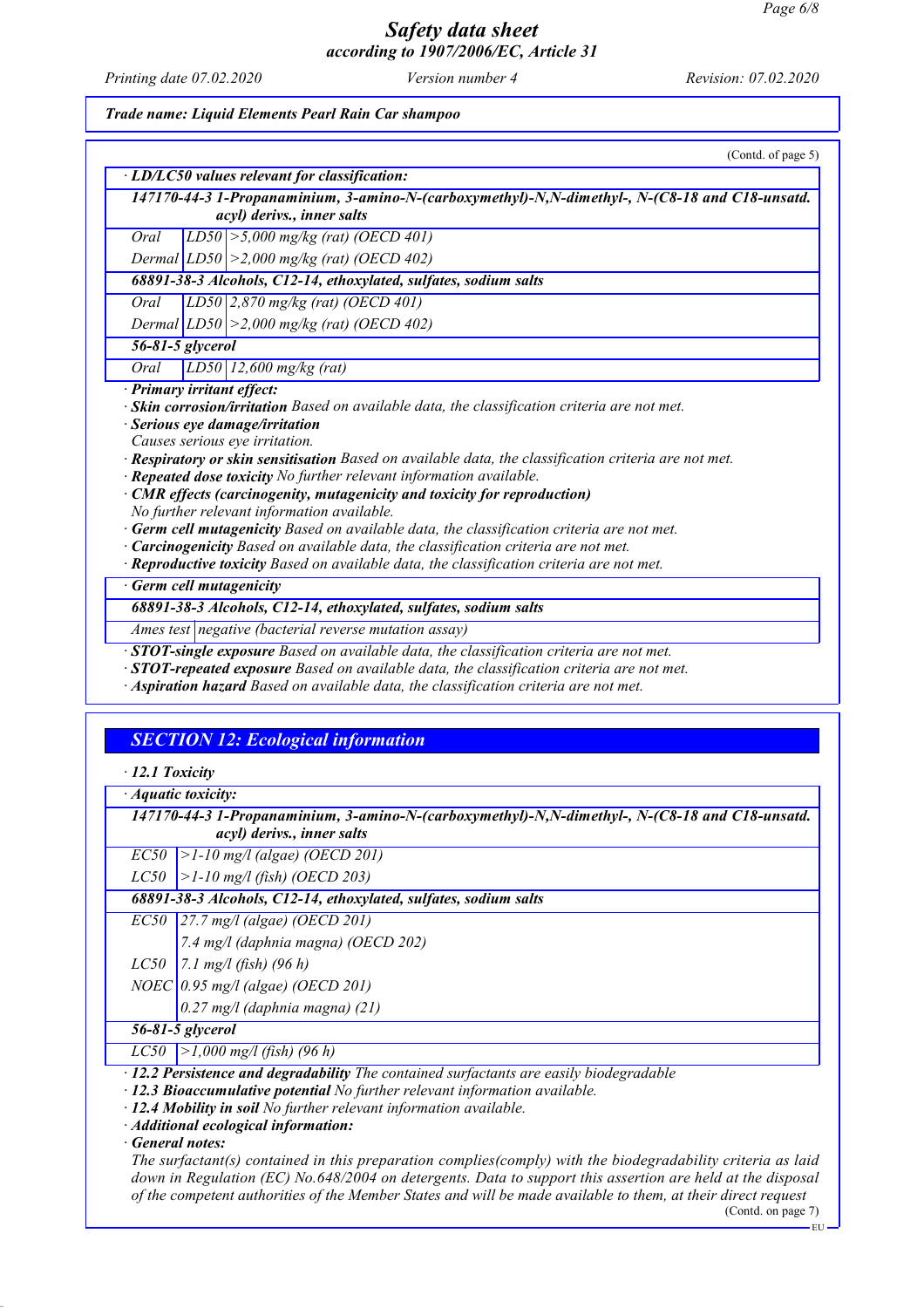*Printing date 07.02.2020 Version number 4 Revision: 07.02.2020*

(Contd. of page 6)

### *Trade name: Liquid Elements Pearl Rain Car shampoo*

*or at the request of a detergent manufacturer.*

*Do not allow undiluted product or large quantities of it to reach ground water, water course or sewage system.*

*· 12.5 Results of PBT and vPvB assessment*

*· PBT: Not applicable.*

*· vPvB: Not applicable.*

*· 12.6 Other adverse effects No further relevant information available.*

### *SECTION 13: Disposal considerations*

*· 13.1 Waste treatment methods*

*· Recommendation Dispose of in accordance with all applicable local and national regulations.*

*· European waste catalogue*

*20 01 30 detergents other than those mentioned in 20 01 29*

*15 01 02 plastic packaging*

*· Uncleaned packaging:*

*· Recommendation:*

*Dispose of in accordance with all applicable local and national regulations. Non contaminated packagings may be recycled.*

*· Recommended cleansing agents: Water, if necessary together with cleansing agents.*

## *SECTION 14: Transport information*

| Void                                                    |  |  |
|---------------------------------------------------------|--|--|
| Void                                                    |  |  |
| $\cdot$ 14.3 Transport hazard class(es)                 |  |  |
|                                                         |  |  |
| Void                                                    |  |  |
|                                                         |  |  |
| Void                                                    |  |  |
|                                                         |  |  |
| No                                                      |  |  |
| Not applicable.                                         |  |  |
| $\cdot$ 14.7 Transport in bulk according to Annex II of |  |  |
| Not applicable.                                         |  |  |
| Void                                                    |  |  |
|                                                         |  |  |

## *SECTION 15: Regulatory information*

*· 15.1 Safety, health and environmental regulations/legislation specific for the substance or mixture*

*· Directive 2012/18/EU*

*· Named dangerous substances - ANNEX I None of the ingredients is listed.*

*· National regulations:*

*· Information about limitation of use:*

*Employment restrictions concerning juveniles must be observed.*

*Employment restrictions concerning pregnant and lactating women must be observed, if applicable.*

(Contd. on page 8)

EU